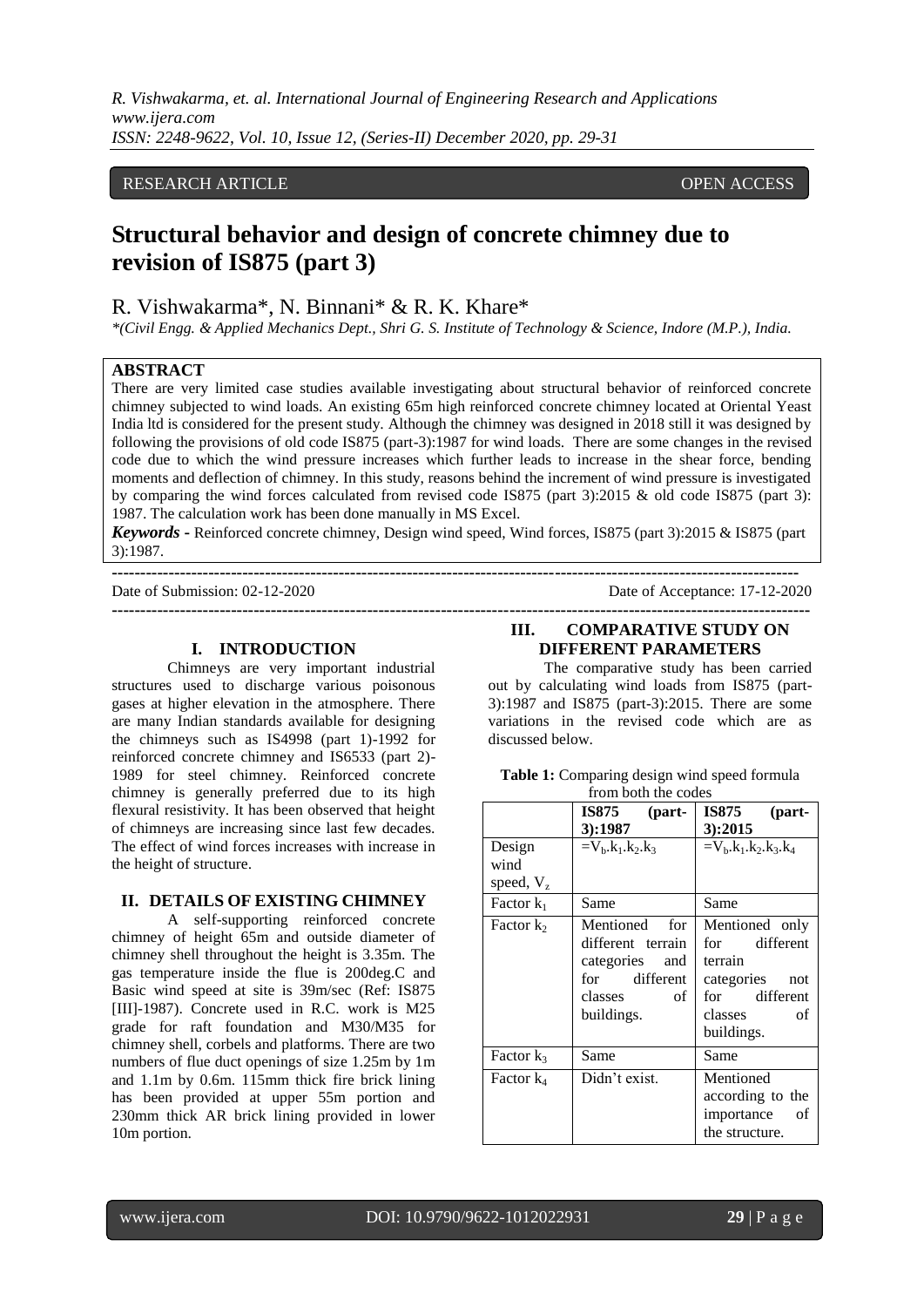The existing chimney was designed according to previous code in which the chimney falls in class C type of structure because the vertical dimension of the chimney is greater than 50m. In the revised code basically the value of  $k_2$  are of class A which is for all classes of structure. The values of  $k_2$  for class C are lesser as compared to class A type building. The variation found in the value of  $k_2$  is 1.158 to 1.218 at 65m level. The factor  $k_4$  which is importance factor for cyclonic region is mentioned as 1.15 for industrial structures in revised code which was absent in the previous code. These changes in the parameters/factors leads to increase in the design wind speed which further increases the wind pressure on chimney.

Table 2: Comparing design wind speed (in m/sec) at different levels of the chimney

| Level<br>(in m) | <b>IS875</b><br>${\rm (part 3):}$<br>1987 | <b>IS875</b><br>${\rm (part 3)}$ :<br>2015 | %age<br>increased |
|-----------------|-------------------------------------------|--------------------------------------------|-------------------|
| 65              | 47.87                                     | 57.91                                      | 20.97             |
| 55              | 47.38                                     | 57.33                                      | 21.00             |
| 45              | 46.61                                     | 56.46                                      | 21.13             |
| 35              | 45.58                                     | 55.27                                      | 21.26             |
| 25              | 44.44                                     | 53.93                                      | 21.35             |
| 15              | 42.58                                     | 51.82                                      | 21.70             |
| 6.5             | 40.93                                     | 49.92                                      | 21.96             |
| 0               | 40.93                                     | 49.92                                      | 21.96             |

The table above clearly shows that the design wind speed by revised code is about 20-22% larger than the previous code.

**Table 3:** Comparing design wind pressures (in  $hN/m^2$ ) at different layels of the objaining

| $kN/m2$ ) at different levels of the chimney |                                            |                                            |                   |  |
|----------------------------------------------|--------------------------------------------|--------------------------------------------|-------------------|--|
| Level<br>(in m)                              | <b>IS875</b><br>${\rm (part 3)}$ :<br>1987 | <b>IS875</b><br>${\rm (part 3)}$ :<br>2015 | %age<br>increased |  |
| 65                                           | 1.375                                      | 2.012                                      | 46.33             |  |
| 55                                           | 1.347                                      | 1.972                                      | 46.40             |  |
| 45                                           | 1.304                                      | 1.912                                      | 46.63             |  |
| 35                                           | 1.246                                      | 1.833                                      | 47.11             |  |
| 25                                           | 1.185                                      | 1.747                                      | 47.43             |  |
| 15                                           | 1.088                                      | 1.611                                      | 48.07             |  |
| 6.5                                          | 1.005                                      | 1.495                                      | 48.76             |  |
|                                              | 1.005                                      | 1.495                                      | 48.76             |  |

The table above clearly shows that the value of design wind pressures by revised code is about 46- 49% larger than previous code. This increment in the wind pressure leads to increase shear force, bending moments and deflection of the chimney.

## **IV. RESULTS**

#### 4.1. Shear Force

Shear force at any section is the multiplication of design wind pressure and projected area above that section. Shear force at different level has been calculated from revised code as well, the difference shows in tabulated form below-

Table 4: Comparing shear forces (in kN) at  $d$ :  $\mathcal{L}$  and  $\mathcal{L}$  is chimney and  $\mathcal{L}$  of chimney and  $\mathcal{L}$ 

| Level<br>(in m) | <b>IS875</b><br>${\rm (part 3)}$ :<br>1987 | <b>IS875</b><br>${\rm (part 3)}$ :<br>2015 | %age<br>increased |
|-----------------|--------------------------------------------|--------------------------------------------|-------------------|
| 65              |                                            |                                            | 00.00             |
| 55              | 36                                         | 53                                         | 47.22             |
| 45              | 72                                         | 105                                        | 45.83             |
| 35              | 106                                        | 155                                        | 46.23             |
| 25              | 138                                        | 203                                        | 47.10             |
| 15              | 169                                        | 248                                        | 46.74             |
| 6.5             | 192                                        | 282                                        | 46.88             |
|                 | 209                                        | 308                                        | 47.37             |



Fig. 1- comparison of shear forces at different section

#### 4.2. Bending moments

Bending moment at any section is the summation of multiplication of the wind force and height of acting force. Bending moments at different levels is calculated by revised code as well, the difference is shows in tabulated form-

Table 5: Comparing bending moments (in kN-m) at different levels of chimney

| Level<br>(in m) | <b>IS875</b><br>${\rm (part 3)}$ :<br>1987 | <b>IS875</b><br>${\rm (part 3)}$ :<br>2015 | %age<br><i>increased</i> |
|-----------------|--------------------------------------------|--------------------------------------------|--------------------------|
| 65              |                                            |                                            | 00.00                    |
| 55              | 182                                        | 267                                        | 46.70                    |
| 45              | 725                                        | 1061                                       | 46.34                    |
| 35              | 1614                                       | 2365                                       | 46.53                    |
| 25              | 2836                                       | 4157                                       | 46.58                    |
| 15              | 4372                                       | 6413                                       | 46.68                    |